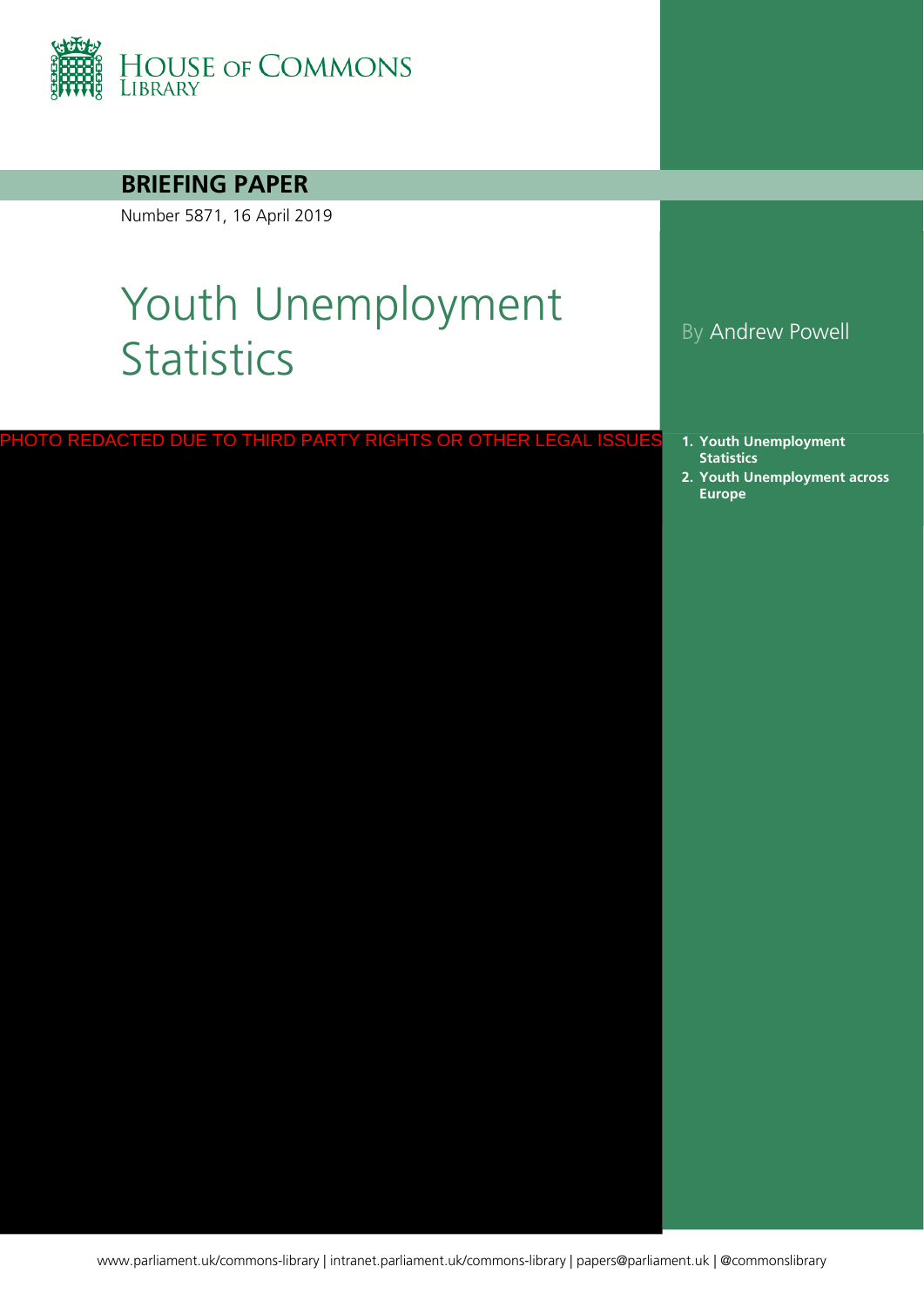# <span id="page-1-0"></span>1. Youth Unemployment Statistics

493,000 young people aged 16-24 were unemployed in December 2018 to February 2019, down 19,000 from the previous quarter and 31,000 from the year before. By historical standards, unemployment levels for young people are low.<sup>[1](#page-1-1)</sup>

For context, it is worth noting that the total population aged 16-24 has been declining in recent years; it was 22,000 lower than the previous quarter and 89,000 less than a year before. The number of young people in employment increased by 42,000 over the past year. The number who are economically inactive (not in or looking for work) decreased by 101,000.



Figures are based on a survey so some of the reported changes may arise from survey error rather than 'real' changes in the levels.

The **unemployment rate** (the proportion of the economically active population who are unemployed) for 16-24 year olds was 11.3% in December 2018 to February 2019. This is down from 11.7% in the previous quarter and 12.1% a year before.

The **inactivity rate** for young people is 37.3%. Over three quarters of young people who are economically inactive are in full-time education.



The youth unemployment rate was 11.3%, compared to an unemployment rate of 3.9% for the whole population.

<span id="page-1-1"></span>All data are from ONS [Labour Market Statistics bulletins](https://www.ons.gov.uk/employmentandlabourmarket/peopleinwork/employmentandemployeetypes/bulletins/uklabourmarket/previousReleases) and are seasonally adjusted.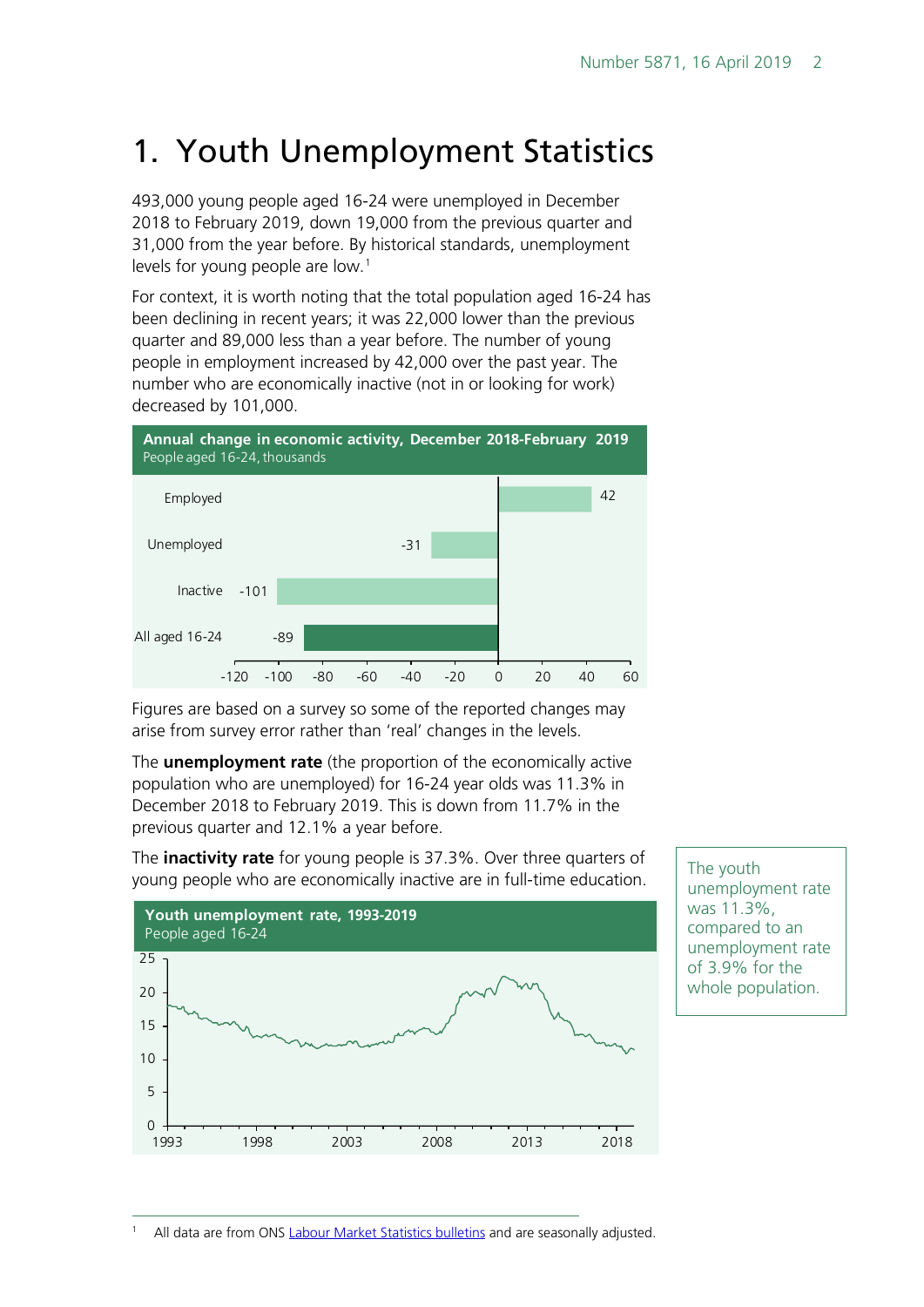#### Unemployment and education status

148,000 unemployed young people were in full-time education (30% of all unemployed young people) in December 2018 to February 2019, down 28,000 from the previous quarter and 26,000 from a year before.

Excluding those in full-time education, 345,000 people aged 16-24 were unemployed. This was up slightly from the previous quarter and little changed from the year before.

The unemployment rate for 16-24 year olds in full-time education was 14.6%, down from 16.8% a year before.

For those not in full-time education, the unemployment rate was 10.3%, down from 10.6% a year before.



#### 30% of unemployed young people are in fulltime education.

#### Unemployment by age

404,000 18-24 year olds were unemployed, while 1.62 million were economically inactive. 3.53 million were in work. The unemployment rate for people aged 18-24 was 10.3% in December 2018 to February 2019, up slightly from 10.2% a year before.

88,000 16-17 year olds were unemployed (three quarters of whom were in full-time education), while 972,000 were economically inactive and 33[2](#page-2-0),000 were in work.<sup>2</sup>

#### Long term youth unemployment

70,000 people aged 16-24 had been unemployed for **over 12 months** in December 2018 to February 2019. This was 14.3% of all unemployed 16-24 year olds.

#### Men and women

299,000 men aged 16-24 were unemployed in December 2018 to February 2019, a small increase on a year ago. The unemployment rate for men of this age was 13.1%, up slightly from 12.9% a year before.

194,000 women aged 16-24 were unemployed, down 40,000 from a year before. The unemployment rate for women aged 16-24 was 9.3%, compared to 11.1% a year before.

The fall in youth unemployment over the past year was due to a fall among women.

<span id="page-2-0"></span>The estimates for 16-17 year olds are more volatile than those for 18-24 year olds, since they are based on a smaller number of survey responses.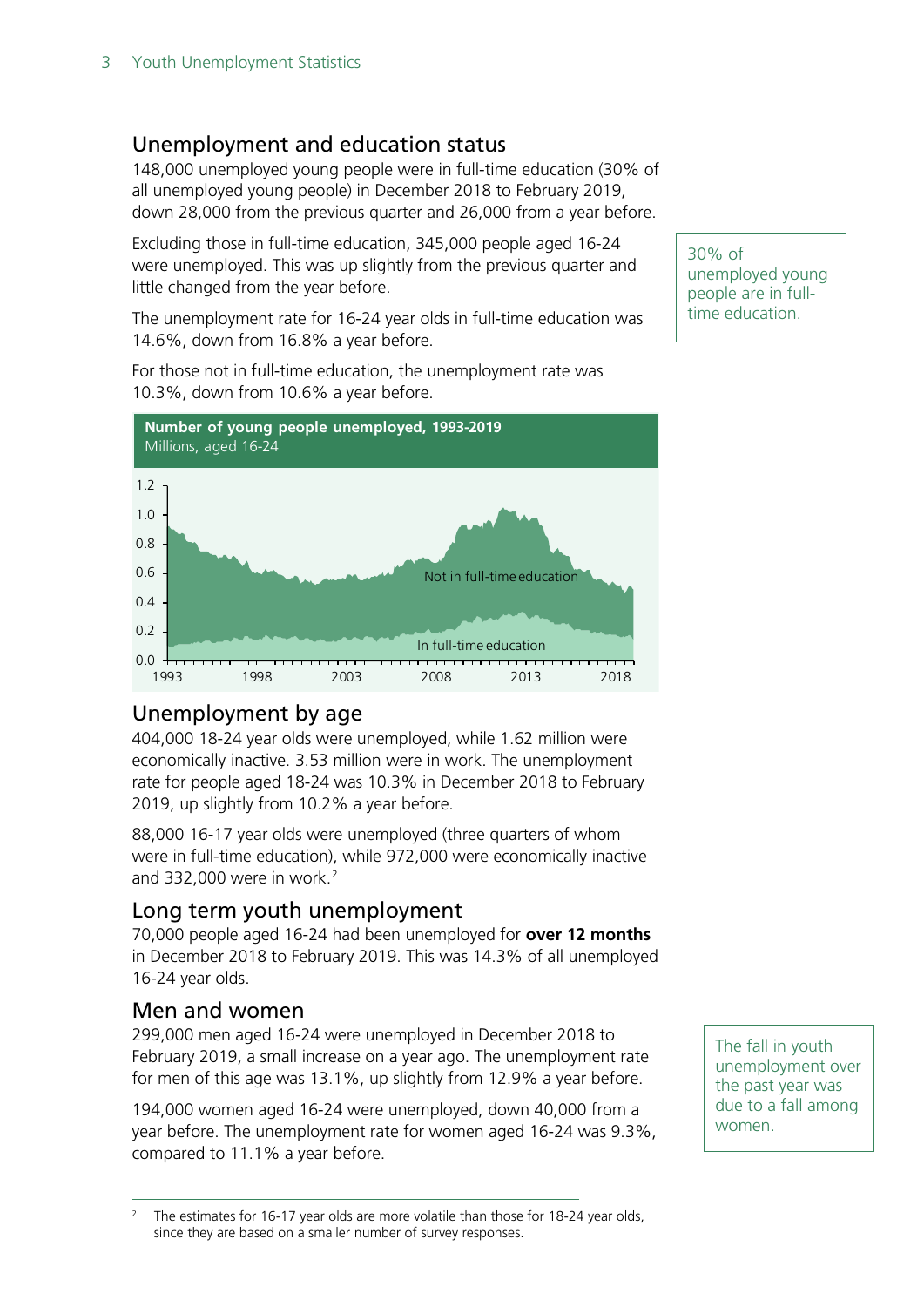## <span id="page-3-0"></span>2. Youth Unemployment across Europe

The chart below shows the youth unemployment rate across European Union countries. Figures are published by Eurostat (the EU's statistical authority) and therefore may differ from what is published elsewhere in this briefing.

Greece had the highest rate of youth unemployment in October-December 2018 at 39.6%. The Czech Republic had the lowest youth unemployment rate at 5.4%.

The UK youth unemployment rate was 11.2%, compared to 14.8% for the European Union as a whole.



Notes: Seasonally adjusted. Rate refers to the percentage of economically active young people aged 15-24 who are unemployed (16-24 year olds in UK, Italy and Spain). Source: Eurostat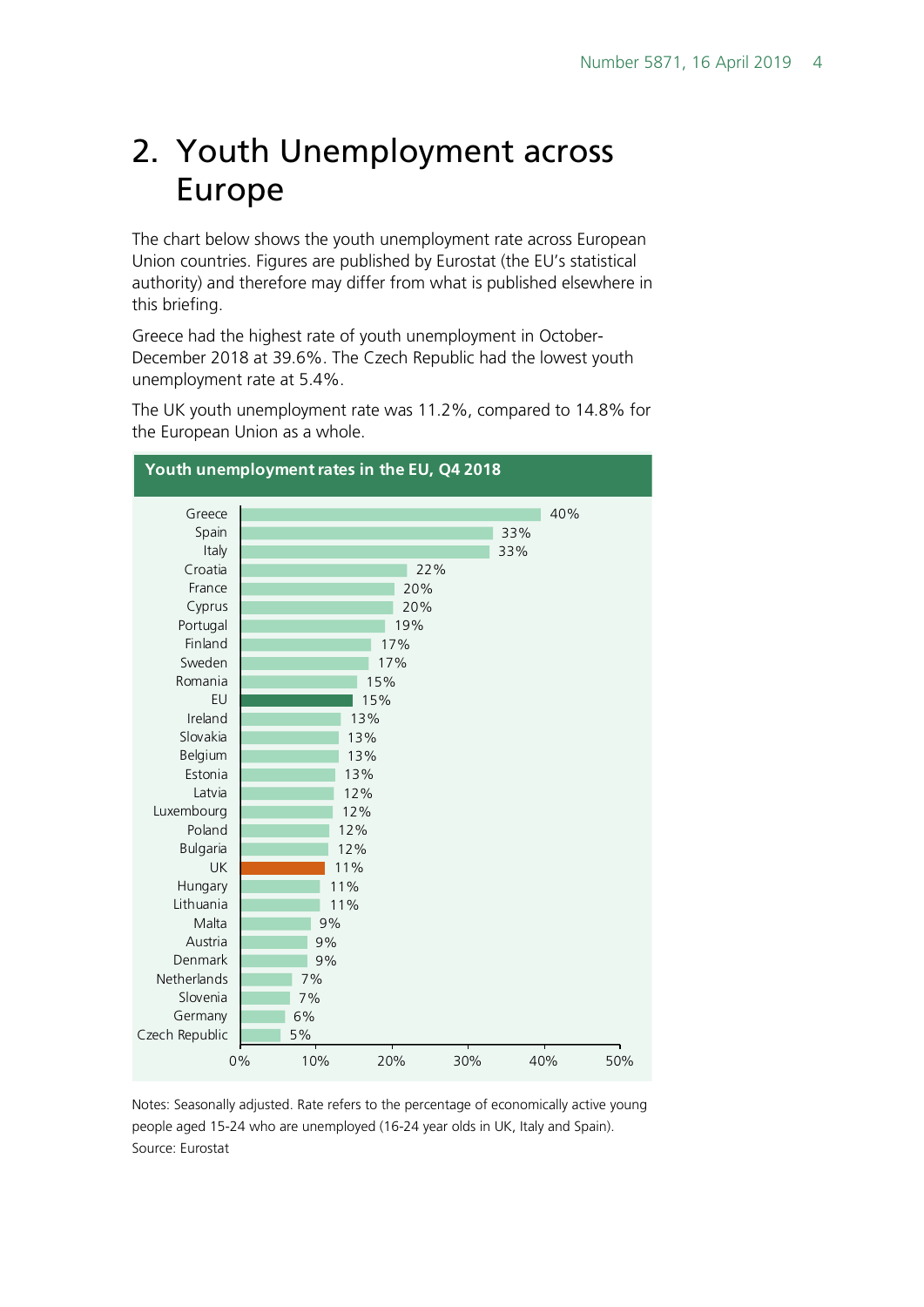#### Recent trend in youth unemployment in the EU

The UK's youth unemployment rate has consistently been lower than the rate across the EU as a whole.

Since 2013, the youth unemployment rate has been on a downward trend in both the UK and for the EU as a whole.

The youth unemployment rate fell by 8.6% points in the UK between October-December 2013 and October-December 2018, compared to a decrease of 8.7% points for the EU.



Notes: Seasonally adjusted. Rate refers to the percentage of economically active young people aged 15-24 who are unemployed (16-24 year olds in UK, Italy and Spain). Source: Eurostat

Cover page image copyright: [Job Centre Plus](https://www.flickr.com/photos/richardmckeever/2901665402/) by [Richard McKeever.](https://www.flickr.com/photos/richardmckeever/2901665402/) Licensed under CC [BY 2.0](https://creativecommons.org/licenses/by-nc/2.0/) / image cropped.